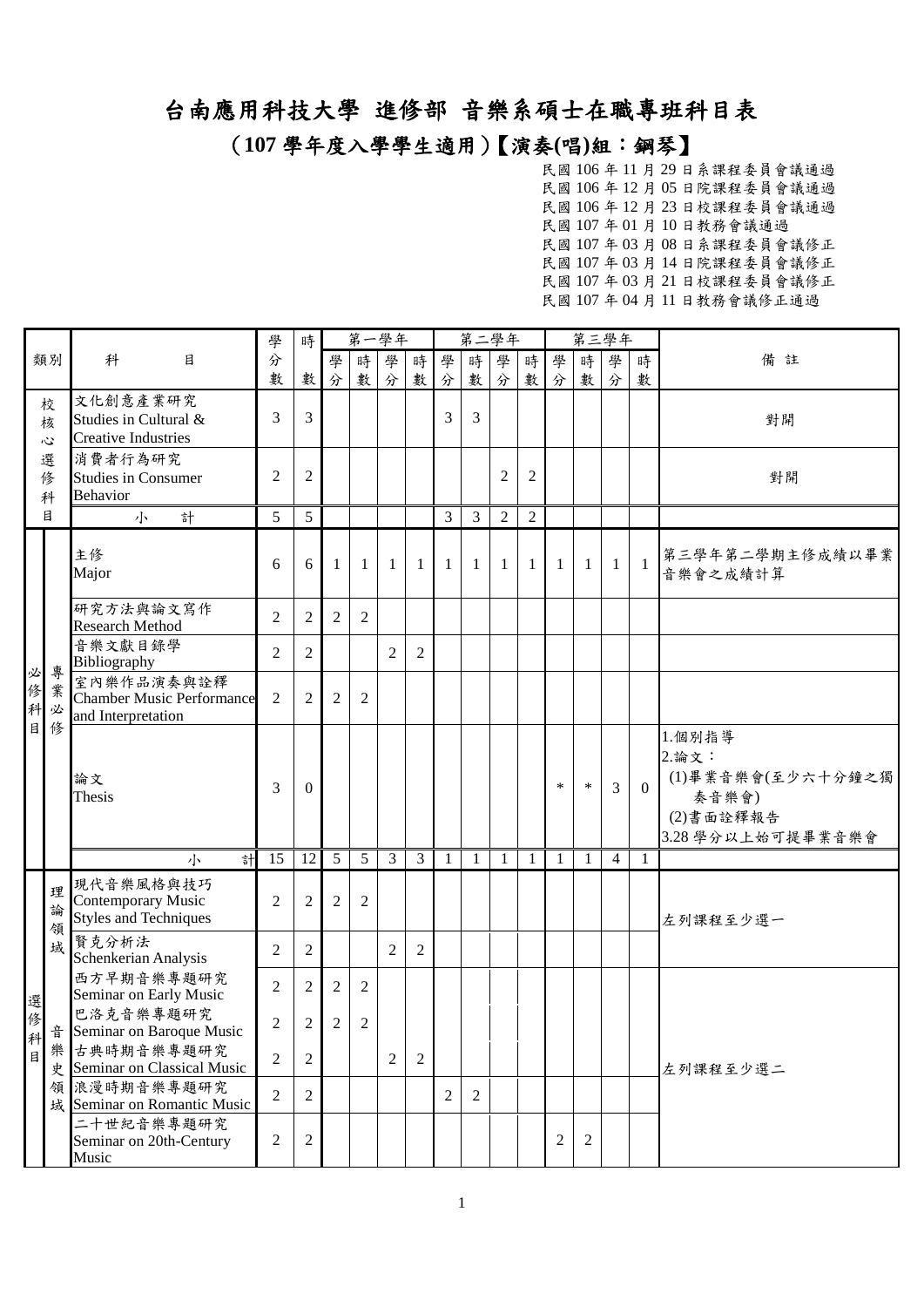|    |                                                 |                                            | 學                                                                    | 時              |   |                | 第一學年                         |                |                | 第二學年           |                |                |                |                | 第三學年           |              | 備註 |
|----|-------------------------------------------------|--------------------------------------------|----------------------------------------------------------------------|----------------|---|----------------|------------------------------|----------------|----------------|----------------|----------------|----------------|----------------|----------------|----------------|--------------|----|
| 類別 |                                                 | 科<br>月                                     | 分                                                                    |                | 學 | 時              | 學                            | 時              | 學              | 時              | 學              | 時              | 學              | 時              | 學              | 時            |    |
|    |                                                 |                                            | 數                                                                    | 數              | 分 | 數              | 分                            | 數              | 分              | 數              | 分              | 數              | 分              | 數              | 分              | 數            |    |
|    |                                                 | 音樂教育專題研究                                   | $\overline{2}$                                                       | 2              | 2 | $\overline{2}$ |                              |                |                |                |                |                |                |                |                |              |    |
|    |                                                 | Topics on Music Education                  |                                                                      |                |   |                |                              |                |                |                |                |                |                |                |                |              |    |
|    | 專                                               | 音樂教學法<br>Methods and Approaches to         | $\overline{c}$                                                       | 2              |   |                | $\overline{c}$               | $\overline{2}$ |                |                |                |                |                |                |                |              |    |
|    | 業                                               | <b>Music Education</b>                     |                                                                      |                |   |                |                              |                |                |                |                |                |                |                |                |              |    |
|    | 選<br>俢                                          | 專題研究 (一)                                   |                                                                      |                |   |                |                              |                |                |                |                |                |                |                |                |              |    |
|    |                                                 | Seminar I                                  | $\overline{2}$                                                       | 2              |   |                |                              |                | 2              | $\overline{2}$ |                |                |                |                |                |              |    |
|    |                                                 | 專題研究 (二)                                   | $\overline{2}$                                                       | $\overline{2}$ |   |                |                              |                |                |                | $\overline{2}$ | $\overline{2}$ |                |                |                |              |    |
|    |                                                 | Seminar II                                 |                                                                      |                |   |                |                              |                |                |                |                |                |                |                |                |              |    |
|    |                                                 | 巴哈鋼琴作品研究<br>Piano Music of J. S. Bach      | $\overline{2}$                                                       | 2              |   |                |                              |                |                |                | $\overline{2}$ | 2              |                |                |                |              |    |
|    |                                                 | 莫札特鋼琴協奏曲研究                                 |                                                                      |                |   |                |                              |                |                |                |                |                |                |                |                |              |    |
|    |                                                 | Piano Concertos of W.A.                    | $\overline{c}$                                                       | $\overline{2}$ |   |                |                              |                | $\mathfrak{D}$ | 2              |                |                |                |                |                |              |    |
|    |                                                 | Mozart                                     |                                                                      |                |   |                |                              |                |                |                |                |                |                |                |                |              |    |
|    |                                                 | 貝多芬鋼琴奏鳴曲研究                                 | $\overline{2}$<br>$\overline{2}$<br>$\overline{c}$<br>$\overline{2}$ |                |   |                |                              |                |                |                |                |                |                |                |                |              |    |
|    |                                                 |                                            |                                                                      |                |   |                |                              |                |                |                |                |                |                |                |                |              |    |
|    | Piano Sonatas of L. v.<br>Beethoven<br>蕭邦鋼琴作品研究 |                                            |                                                                      |                |   |                |                              |                |                |                |                |                |                |                |                |              |    |
|    | 專<br>業                                          | Piano Music of F. Chopin                   | $\overline{2}$<br>$\overline{2}$<br>$\overline{2}$<br>$\overline{2}$ |                |   |                |                              |                |                |                |                |                |                |                |                |              |    |
|    | 選                                               | 舒曼鋼琴作品研究                                   |                                                                      |                |   |                |                              |                |                |                |                |                |                |                |                |              |    |
|    | 俢                                               | Piano Music of R.                          | 2                                                                    | 2              |   |                | 2                            | $\overline{2}$ |                |                |                |                |                |                |                |              |    |
|    |                                                 | Schumann<br>二十世紀鋼琴作品研究                     |                                                                      |                |   |                |                              |                |                |                |                |                |                |                |                |              |    |
|    |                                                 | Seminar on 20th-Century                    | 2                                                                    | 2              |   |                |                              |                |                |                | 2              | 2              |                |                |                |              |    |
|    |                                                 | Piano Music                                |                                                                      |                |   |                |                              |                |                |                |                |                |                |                |                |              |    |
|    |                                                 | 鋼琴變奏曲研究                                    | $\overline{2}$                                                       | 2              |   |                | $\overline{2}$               | $\mathfrak{2}$ |                |                |                |                |                |                |                |              |    |
|    |                                                 | Piano Variations                           |                                                                      |                |   |                |                              |                |                |                |                |                |                |                |                |              |    |
|    |                                                 | 室內樂作品研究<br><b>Chamber Music Literature</b> | $\overline{2}$                                                       | 2              |   |                | $\overline{c}$               | $\overline{2}$ |                |                |                |                |                |                |                |              |    |
|    |                                                 | 伴奏與音樂指導                                    |                                                                      |                |   |                |                              |                |                |                |                |                |                |                |                |              |    |
|    |                                                 | Accompanying and Coaching                  | $\overline{4}$                                                       | $\overline{4}$ |   |                |                              |                | 2              | 2              | 8              | 2              |                |                |                |              |    |
|    |                                                 | 小計                                         | 42                                                                   | 42             |   | 10 10          | 12                           | 12             | 8              | 8              | 8              | 8              | $\overline{4}$ | $\overline{4}$ | $\overline{0}$ | $\mathbf{0}$ |    |
|    |                                                 | 選修至少應修                                     |                                                                      |                |   |                |                              |                |                |                |                |                | 16             |                |                |              |    |
|    |                                                 | 合計                                         | 62                                                                   | 59             |   |                |                              |                |                |                |                |                |                |                |                |              |    |
|    |                                                 | 畢業至少應修                                     |                                                                      |                |   |                |                              |                |                |                |                |                | 31             |                |                |              |    |
|    |                                                 |                                            |                                                                      |                |   |                | 授予學位名稱:音樂碩士(Master of Music) |                |                |                |                |                |                |                |                |              |    |

1.本主修之學生畢業最低學分為 31 學分。

2.一場完整之畢業獨奏會及書面詮釋報告。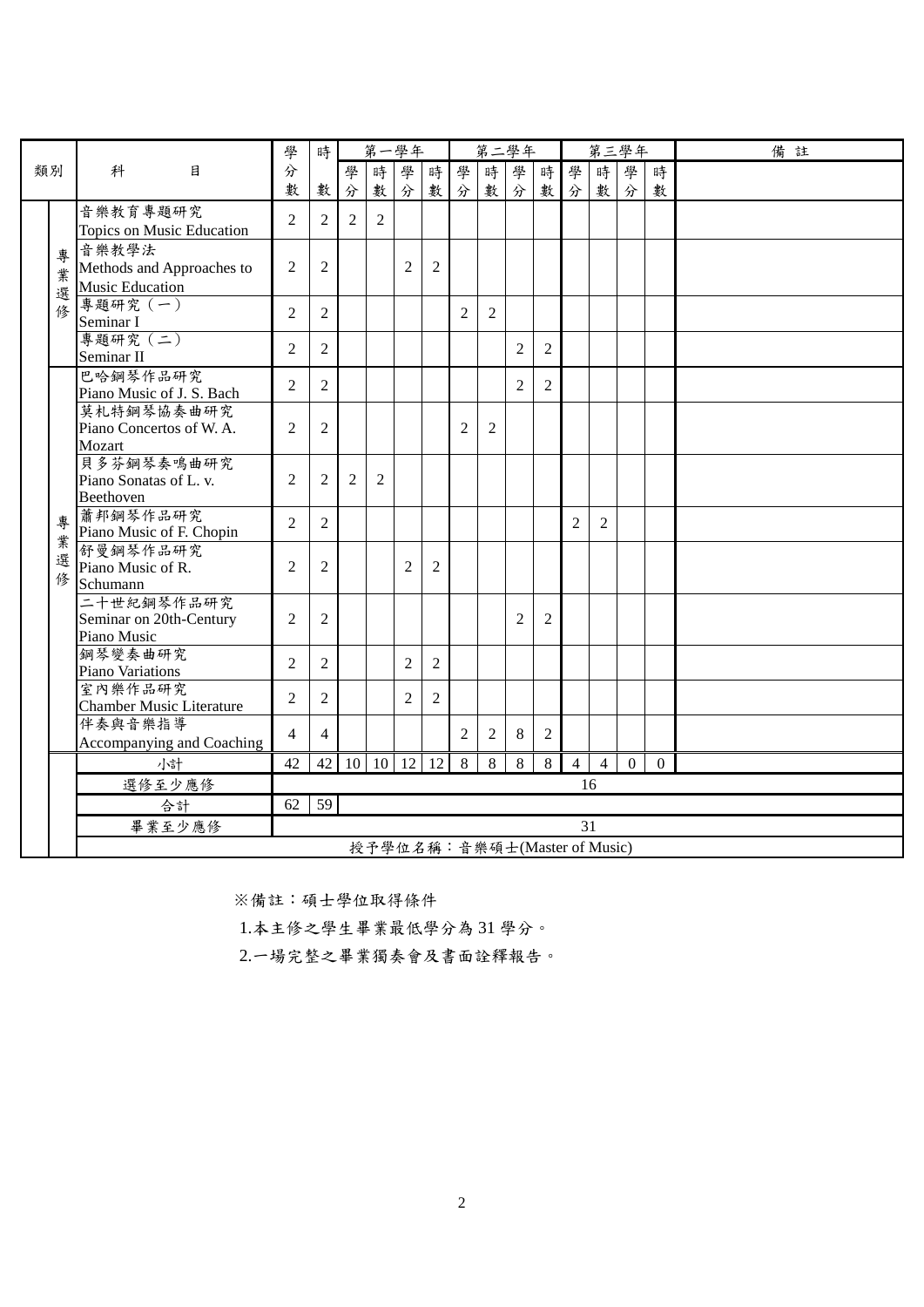(**107** 學年度入學學生適用)【演奏**(**唱**)**組:聲樂】

|             |             |                                                                      | 學              | 時              |                | 第一學年           |                |                |                | 第二學年           |                |                |                | 第三學年           |                |              |                                                                                 |
|-------------|-------------|----------------------------------------------------------------------|----------------|----------------|----------------|----------------|----------------|----------------|----------------|----------------|----------------|----------------|----------------|----------------|----------------|--------------|---------------------------------------------------------------------------------|
|             | 類別          | 目<br>科                                                               | 分              |                | 學              | 時              | 學              | 時              | 學              | 時              | 學              | 時              | 學              | 時              | 學              | 時            | 備<br>註                                                                          |
|             |             |                                                                      | 數              | 數              | 分              | 數              | 分              | 數              | 分              | 數              | 分              | 數              | 分              | 數              | 分              | 數            |                                                                                 |
|             | 校<br>核<br>心 | 文化創意產業研究<br>Studies in Cultural &<br><b>Creative Industries</b>      | 3              | 3              |                |                |                |                | 3              | 3              |                |                |                |                |                |              | 對開                                                                              |
|             | 選<br>俢<br>科 | 消費者行為研究<br><b>Studies in Consumer</b><br><b>Behavior</b>             | 2              | $\mathfrak{2}$ |                |                |                |                |                |                | 2              | $\overline{2}$ |                |                |                |              | 對開                                                                              |
|             | 目           | 計<br>小                                                               | 5              | 5              |                |                |                |                | 3              | $\mathfrak{Z}$ | $\overline{2}$ | $\overline{2}$ |                |                |                |              |                                                                                 |
|             |             | 主修<br>Major                                                          | 6              | 6              | $\mathbf{1}$   | $\mathbf{1}$   | 1              | 1              | 1              | 1              | 1              | 1              | $\mathbf{1}$   | $\mathbf{1}$   | 1              | $\mathbf{1}$ | 第三學年第二學期主修成績以畢業<br>音樂會之成績計算                                                     |
|             |             | 研究方法與論文寫作<br><b>Research Method</b>                                  | $\overline{2}$ | $\overline{2}$ | $\overline{2}$ | $\overline{2}$ |                |                |                |                |                |                |                |                |                |              |                                                                                 |
| 必           | 專           | 室內樂作品演奏與詮釋<br><b>Chamber Music Performance</b><br>and Interpretation | 2              | $\overline{c}$ | $\overline{2}$ | $\overline{c}$ |                |                |                |                |                |                |                |                |                |              |                                                                                 |
| 俢<br>科      | 業<br>必      | 音樂文獻目錄學<br>Bibliography                                              | $\overline{2}$ | $\overline{2}$ |                |                | 2              | $\overline{2}$ |                |                |                |                |                |                |                |              |                                                                                 |
| 目           | 修           | 論文<br>Thesis                                                         | 3              | $\theta$       |                |                |                |                |                |                |                |                | *              | $\ast$         | 3              | $\theta$     | 1.個別指導<br>2.論文:<br>(1)畢業音樂會(至少六十分鐘之獨<br>奏音樂會)<br>(2)書面詮釋報告<br>3.28 學分以上始可提畢業音樂會 |
|             |             | 計<br>小                                                               | 15             | 12             | 5              | 5              | $\overline{3}$ | $\mathfrak{Z}$ | $\mathbf{1}$   | $\mathbf{1}$   | $\mathbf{1}$   | $\mathbf{1}$   | $\mathbf{1}$   | $\mathbf{1}$   | $\overline{4}$ | $\mathbf{1}$ |                                                                                 |
|             | 理<br>論<br>領 | 現代音樂風格與技巧<br>Contemporary Music<br><b>Styles and Techniques</b>      | $\overline{2}$ | $\overline{2}$ | $\overline{2}$ | $\overline{2}$ |                |                |                |                |                |                |                |                |                |              | 左列課程至少選一                                                                        |
|             | 域           | 賢克分析法<br>Schenkerian Analysis                                        | $\overline{2}$ | $\overline{2}$ |                |                | $\overline{2}$ | $\overline{2}$ |                |                |                |                |                |                |                |              |                                                                                 |
| 選           |             | 西方早期音樂專題研究<br>Seminar on Early Music                                 | $\overline{2}$ | $\overline{2}$ | $\overline{2}$ | $\overline{2}$ |                |                |                |                |                |                |                |                |                |              |                                                                                 |
| 俢<br>。<br>科 | 音           | 巴洛克音樂專題研究<br>Seminar on Baroque Music                                | $\overline{2}$ | $\overline{2}$ | $\overline{2}$ | $\overline{2}$ |                |                |                |                |                |                |                |                |                |              |                                                                                 |
| 目           |             | 樂古典時期音樂專題研究<br>史 Seminar on Classical Music                          | $\overline{2}$ | $\overline{2}$ |                |                | $\overline{2}$ | $\overline{2}$ |                |                |                |                |                |                |                |              | 左列課程至少選二                                                                        |
|             |             | 領浪漫時期音樂專題研究<br>域 Seminar on Romantic Music                           | $\overline{2}$ | $\overline{2}$ |                |                |                |                | $\overline{2}$ | $\overline{2}$ |                |                |                |                |                |              |                                                                                 |
|             |             | 二十世紀音樂專題研究<br>Seminar on 20th-Century<br>Music                       | $\overline{2}$ | $\mathfrak{2}$ |                |                |                |                |                |                |                |                | $\overline{2}$ | $\overline{c}$ |                |              |                                                                                 |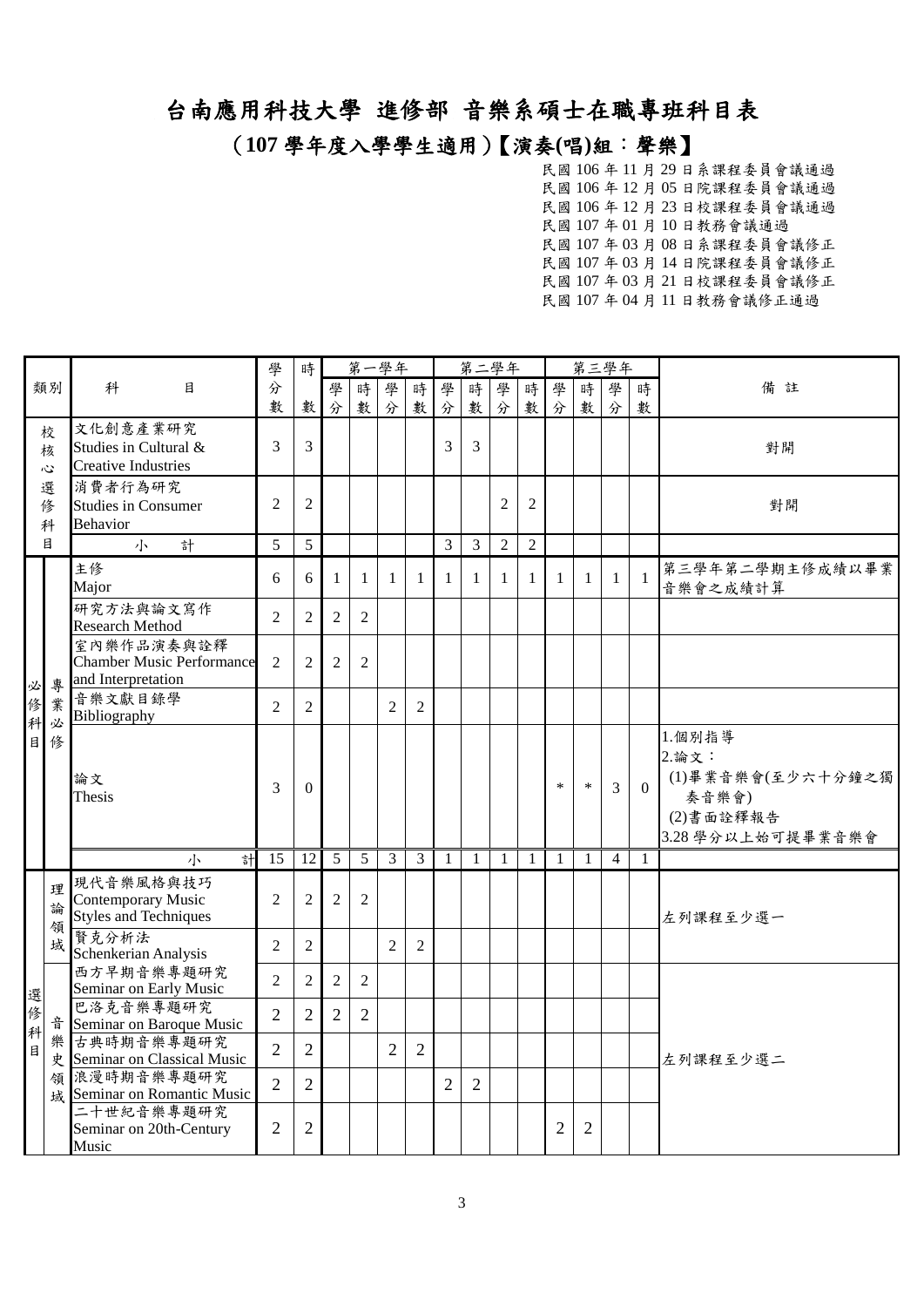|             |                                                                                                                                     | 學              | 時              |   |              | 第一學年                         |                |                | 第二學年      |                |                |                |                | 第三學年 |                | 備註 |
|-------------|-------------------------------------------------------------------------------------------------------------------------------------|----------------|----------------|---|--------------|------------------------------|----------------|----------------|-----------|----------------|----------------|----------------|----------------|------|----------------|----|
| 類別          | 科<br>目                                                                                                                              | 分              |                | 學 | 時            | 學                            | 時              | 學              | 時         | 學              | 時              | 學              | 時              | 學    | 時              |    |
|             |                                                                                                                                     | 數              | 數              | 分 | 數            | 分                            | 數分             |                | 數         | 分              |                | 數分             | 數              | 分    | 數              |    |
|             | 音樂教育專題研究<br>Topics on Music Education                                                                                               | $\overline{2}$ | 2              | 2 | 2            |                              |                |                |           |                |                |                |                |      |                |    |
| 專<br>業<br>選 | 音樂教學法<br>Methods and Approaches to<br><b>Music Education</b>                                                                        | $\overline{2}$ | $\overline{2}$ |   |              | $\overline{c}$               | $\overline{2}$ |                |           |                |                |                |                |      |                |    |
| 俢           | 專題研究 (一)<br>Seminar I                                                                                                               | $\overline{2}$ | 2              |   |              |                              |                | $\overline{2}$ | 2         |                |                |                |                |      |                |    |
|             | 專題研究 (二)<br>Seminar II                                                                                                              | $\overline{2}$ | 2              |   |              |                              |                |                |           | $\overline{c}$ | 2              |                |                |      |                |    |
|             | 台灣歌曲研究<br><b>Studies in Taiwanese Songs</b>                                                                                         | $\overline{2}$ | 2              |   |              |                              |                |                |           | $\overline{2}$ | $\overline{2}$ |                |                |      |                |    |
|             | 法文藝術歌曲研究<br>Studies in French Mélodies<br>Repertoire                                                                                |                |                |   |              |                              |                |                |           | $\overline{2}$ | $\overline{2}$ |                |                |      |                |    |
| 專           | $\overline{2}$<br>$\overline{2}$<br>德文藝術歌曲研究<br>$\overline{2}$<br>$\overline{2}$<br>2<br>$\overline{2}$<br>Studies in German Lieder |                |                |   |              |                              |                |                |           |                |                |                |                |      |                |    |
| 業<br>選<br>修 | 英文藝術歌曲研究<br><b>Studies in English Art Songs</b><br>Repertoire                                                                       | $\overline{2}$ | $\overline{2}$ |   |              |                              |                |                |           |                |                |                |                | 2    | $\overline{2}$ |    |
|             | 義大利文藝術歌曲研究<br><b>Studies in Italian Art Songs</b>                                                                                   | $\overline{2}$ | 2              |   |              |                              |                | $\overline{c}$ | 2         |                |                |                |                |      |                |    |
|             | 歌劇與神劇作品研究<br>Opera & Oratorio Literature                                                                                            | $\overline{2}$ | $\overline{2}$ |   |              | $\overline{c}$               | $\overline{2}$ |                |           |                |                |                |                |      |                |    |
|             | 室內樂作品研究<br><b>Chamber Music Literature</b>                                                                                          | $\overline{2}$ | 2              |   |              | $\overline{2}$               | $\overline{2}$ |                |           |                |                |                |                |      |                |    |
|             | 小計                                                                                                                                  | 42             | 42             |   | $10 \mid 10$ | 10                           | 10             | 6              | 6         | $\overline{4}$ | $\overline{4}$ | $\overline{4}$ | $\overline{4}$ | 2    | 2              |    |
|             | 選修至少應修                                                                                                                              |                |                |   |              |                              |                |                |           |                |                |                | 16             |      |                |    |
|             | 合計                                                                                                                                  | 62             | 59             |   |              |                              |                |                |           |                |                |                |                |      |                |    |
|             |                                                                                                                                     |                |                |   |              |                              |                |                | 畢業至少應修 31 |                |                |                |                |      |                |    |
|             |                                                                                                                                     |                |                |   |              | 授予學位名稱:音樂碩士(Master of Music) |                |                |           |                |                |                |                |      |                |    |

1.本主修之學生畢業最低學分為 31 學分。

2.一場完整之畢業獨奏會及書面詮釋報告。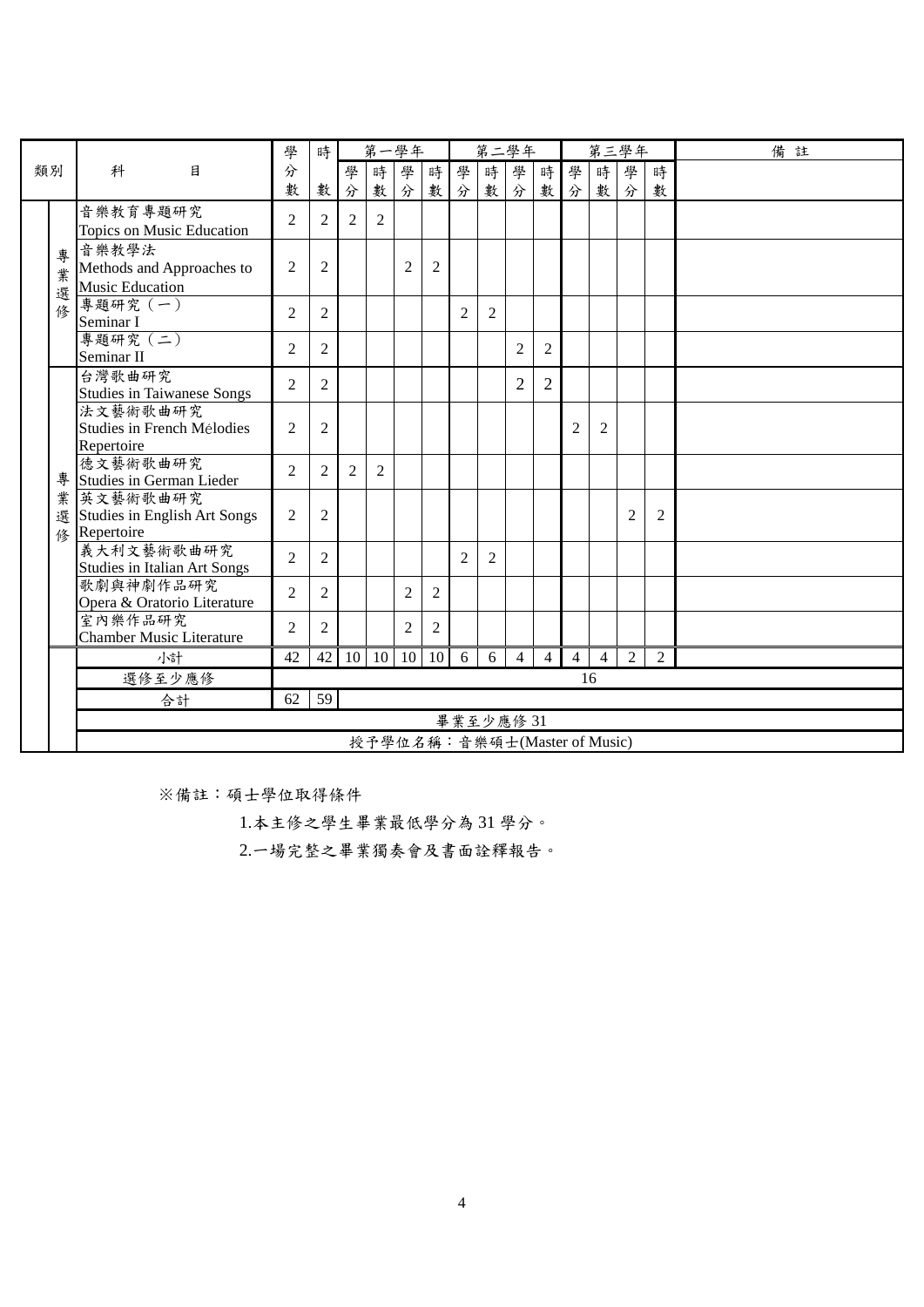#### (**107** 學年度入學學生適用)【演奏**(**唱**)**組:管弦樂】

|             |             |                                                                          | 學                                | 時                                |                | 第一學年           |                |                |                | 第二學年           |                |                |              | 第三學年           |                |              |                                                                                 |
|-------------|-------------|--------------------------------------------------------------------------|----------------------------------|----------------------------------|----------------|----------------|----------------|----------------|----------------|----------------|----------------|----------------|--------------|----------------|----------------|--------------|---------------------------------------------------------------------------------|
|             | 類別          | 科<br>目                                                                   | 分                                |                                  | 學              | 時              | 學              | 時              | 學              | 時              | 學              | 時              | 學            | 時              | 學              | 時            | 備<br>註                                                                          |
|             |             |                                                                          | 數                                | 數                                | 分              | 數              | 分              | 數              | 分              | 數              | 分              |                | 數分           | 數              | 分              | 數            |                                                                                 |
|             | 校<br>核<br>心 | 文化創意產業研究<br>Studies in Cultural &<br><b>Creative Industries</b>          | 3                                | $\mathfrak{Z}$                   |                |                |                |                | 3              | 3              |                |                |              |                |                |              | 對開                                                                              |
|             | 選<br>俢<br>科 | 消費者行為研究<br><b>Studies in Consumer</b><br><b>Behavior</b>                 | $\overline{2}$                   | $\overline{2}$                   |                |                |                |                |                |                | $\overline{2}$ | $\overline{2}$ |              |                |                |              | 對開                                                                              |
|             | 目           | 計<br>小                                                                   | 5                                | 5                                |                |                |                |                | 3              | $\overline{3}$ | $\overline{2}$ | $\overline{2}$ |              |                |                |              |                                                                                 |
|             |             | 主修<br>Major                                                              | 6                                | 6                                | 1              | $\mathbf{1}$   | 1              | 1              | $\mathbf{1}$   | 1              | $\mathbf{1}$   | 1              | $\mathbf{1}$ | 1              | $\mathbf{1}$   | $\mathbf{1}$ | 第三學年第二學期主修成績以畢業<br>音樂會之成績計算                                                     |
|             |             | 研究方法與論文寫作<br><b>Research Method</b>                                      | $\overline{2}$                   | $\overline{2}$                   | $\overline{2}$ | $\overline{2}$ |                |                |                |                |                |                |              |                |                |              |                                                                                 |
|             |             | 音樂文獻目錄學<br>Bibliography                                                  | $\overline{2}$                   | $\overline{2}$                   |                |                | $\overline{2}$ | $\overline{2}$ |                |                |                |                |              |                |                |              |                                                                                 |
| 必<br>俢<br>科 | 專<br>業<br>必 | 室內樂作品演奏與詮釋<br><b>Chamber Music Performance</b><br>and Interpretation     | $\overline{2}$                   | $\overline{2}$                   | $\mathfrak{D}$ | $\overline{2}$ |                |                |                |                |                |                |              |                |                |              |                                                                                 |
| B           | 俢           | 論文<br>Thesis                                                             | 3                                | $\boldsymbol{0}$                 |                |                |                |                |                |                |                |                | $\ast$       | $\ast$         | $\mathfrak{Z}$ | $\theta$     | 1.個別指導<br>2.論文:<br>(1)畢業音樂會(至少六十分鐘之獨<br>奏音樂會)<br>(2)書面詮釋報告<br>3.28 學分以上始可提畢業音樂會 |
|             |             | 計<br>小                                                                   | 15                               | 12                               | 5              | 5              | $\overline{3}$ | $\overline{3}$ | $\mathbf{1}$   | $\mathbf{1}$   | $\mathbf{1}$   | $\mathbf{1}$   | $\mathbf{1}$ | $\mathbf{1}$   | $\overline{4}$ | $\mathbf{1}$ |                                                                                 |
|             | 理<br>論<br>領 | 現代音樂風格與技巧<br>Contemporary Music<br><b>Styles and Techniques</b><br>賢克分析法 | $\overline{2}$<br>$\mathfrak{2}$ | $\mathfrak{2}$<br>$\mathfrak{2}$ | 2              | $\overline{2}$ | $\overline{c}$ | $\mathbf{2}$   |                |                |                |                |              |                |                |              | 左列課程至少選一                                                                        |
|             | 域           | Schenkerian Analysis<br>西方早期音樂專題研究<br>Seminar on Early Music             | $\overline{2}$                   | $\overline{2}$                   | $\overline{2}$ | $\overline{2}$ |                |                |                |                |                |                |              |                |                |              |                                                                                 |
| 選<br>俢<br>科 | 音           | 巴洛克音樂專題研究<br>Seminar on Baroque Music                                    | $\overline{2}$                   | $\overline{2}$                   | $\overline{2}$ | $\overline{2}$ |                |                |                |                |                |                |              |                |                |              |                                                                                 |
| 目           |             | 樂古典時期音樂專題研究<br>史 Seminar on Classical Music                              | $\overline{2}$                   | $\overline{2}$                   |                |                | $\overline{c}$ | $\overline{2}$ |                |                |                |                |              |                |                |              | 左列課程至少選二                                                                        |
|             | 領           | 浪漫時期音樂專題研究<br>域 Seminar on Romantic Music                                | $\overline{2}$                   | $\mathfrak{2}$                   |                |                |                |                | $\overline{2}$ | $\overline{2}$ |                |                |              |                |                |              |                                                                                 |
|             |             | 二十世紀音樂專題研究<br>Seminar on 20th-Century<br>Music                           | $\overline{2}$                   | $\overline{2}$                   |                |                |                |                |                |                |                |                | 2            | $\overline{c}$ |                |              |                                                                                 |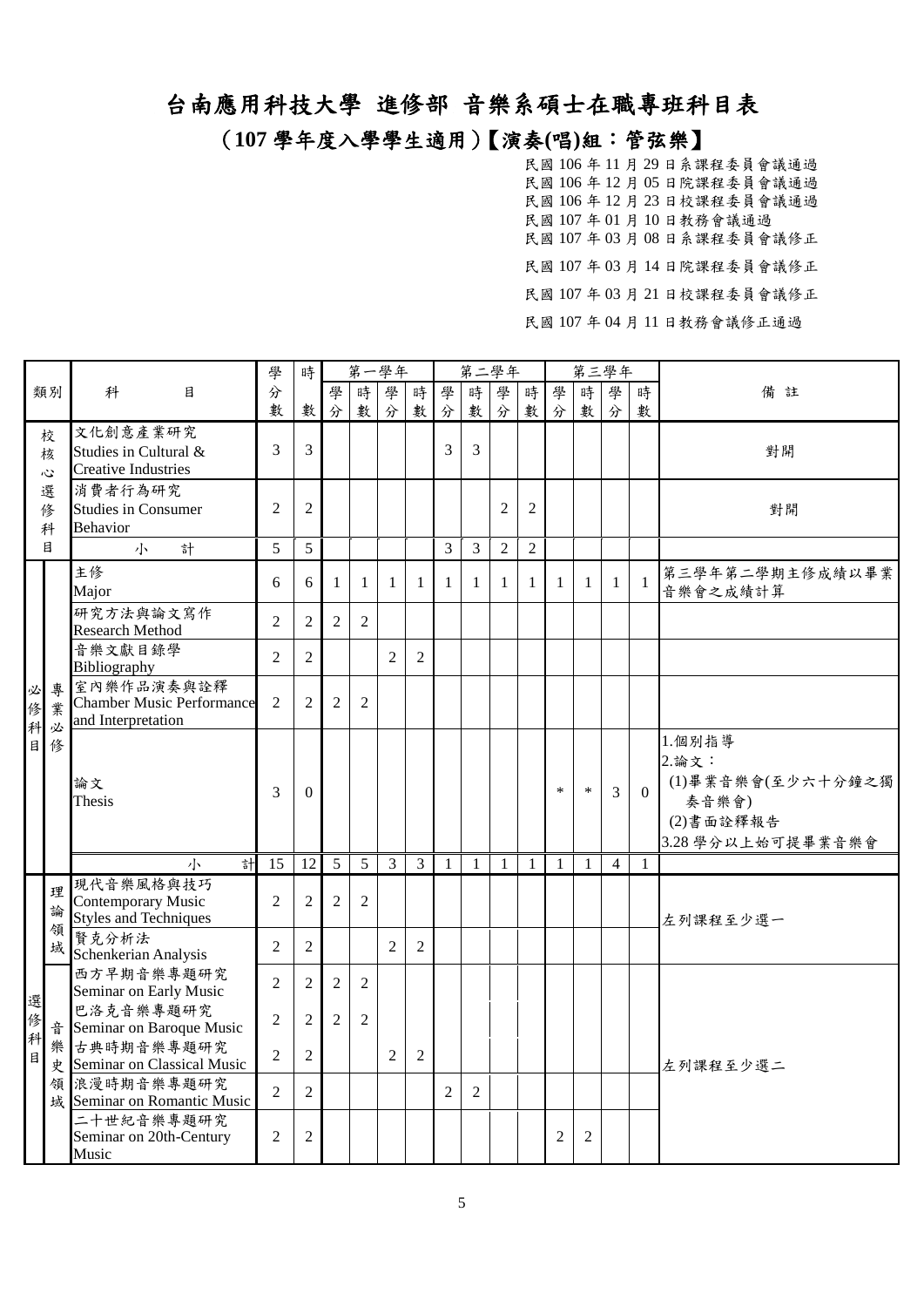|    |             |                                                                          | 學              | 時              |                | 第一學年           |                |                |                | 第二學年           |                |                              |                | 第三學年           |                |                | 備註 |
|----|-------------|--------------------------------------------------------------------------|----------------|----------------|----------------|----------------|----------------|----------------|----------------|----------------|----------------|------------------------------|----------------|----------------|----------------|----------------|----|
| 類別 |             | 目<br>科                                                                   | 分              |                | 學              | 時              | 學              | 時              | 學              | 時              | 學              | 時                            | 學              | 時              | 學              | 時              |    |
|    |             |                                                                          | 數              | 數              | 分              | 數              | 分              | 數              | 分              | 數              | 分              | 數                            | 分              | 數              | 分              | 數              |    |
|    |             | 音樂教育專題研究<br>Topics on Music Education                                    | $\overline{2}$ | $\overline{2}$ | $\overline{c}$ | $\overline{2}$ |                |                |                |                |                |                              |                |                |                |                |    |
|    | 專<br>業<br>選 | 音樂教學法<br>Methods and Approaches to<br><b>Music Education</b>             | $\overline{2}$ | $\overline{2}$ |                |                | 2              | $\overline{c}$ |                |                |                |                              |                |                |                |                |    |
|    | 修           | 專題研究 (一)<br>Seminar I                                                    | $\overline{2}$ | $\overline{2}$ |                |                |                |                | $\overline{2}$ | 2              |                |                              |                |                |                |                |    |
|    |             | 專題研究 (二)<br>Seminar II                                                   | $\overline{2}$ | $\overline{2}$ |                |                |                |                |                |                | $\overline{2}$ | 2                            |                |                |                |                |    |
|    | 專           | 管弦樂作品探討<br>Seminar on Orchestral Works                                   | $\overline{2}$ | $\overline{2}$ |                |                |                |                |                |                | $\overline{2}$ | $\overline{2}$               |                |                |                |                |    |
|    | 業<br>選      | 弦樂與管樂作品演奏與詮釋<br><b>String and Wind Performance</b><br>and Interpretation | $\overline{2}$ | 2              |                |                |                |                |                |                |                |                              | $\overline{2}$ | 2              |                |                |    |
|    | 俢           | 室內樂作品研究<br><b>Chamber Music Literature</b>                               | $\overline{2}$ | $\overline{2}$ |                |                | $\overline{2}$ | 2              |                |                |                |                              |                |                |                |                |    |
|    |             | 小計                                                                       | 28             | 28             | 8              | 8              | 8              | 8              | $\overline{4}$ | $\overline{4}$ | $\overline{4}$ | 4                            | $\overline{4}$ | $\overline{4}$ | $\overline{0}$ | $\overline{0}$ |    |
|    |             | 選修至少應修                                                                   |                |                |                |                |                |                |                |                |                |                              | 16             |                |                |                |    |
|    |             | 合計                                                                       | 48             | 45             |                |                |                |                |                |                |                |                              |                |                |                |                |    |
|    |             | 畢業至少應修                                                                   |                |                |                |                |                |                |                |                |                |                              | 31             |                |                |                |    |
|    |             |                                                                          |                |                |                |                |                |                |                |                |                | 授予學位名稱:音樂碩士(Master of Music) |                |                |                |                |    |

1.本主修之學生畢業最低學分為 31 學分。

2.一場完整之畢業獨奏會及書面詮釋報告。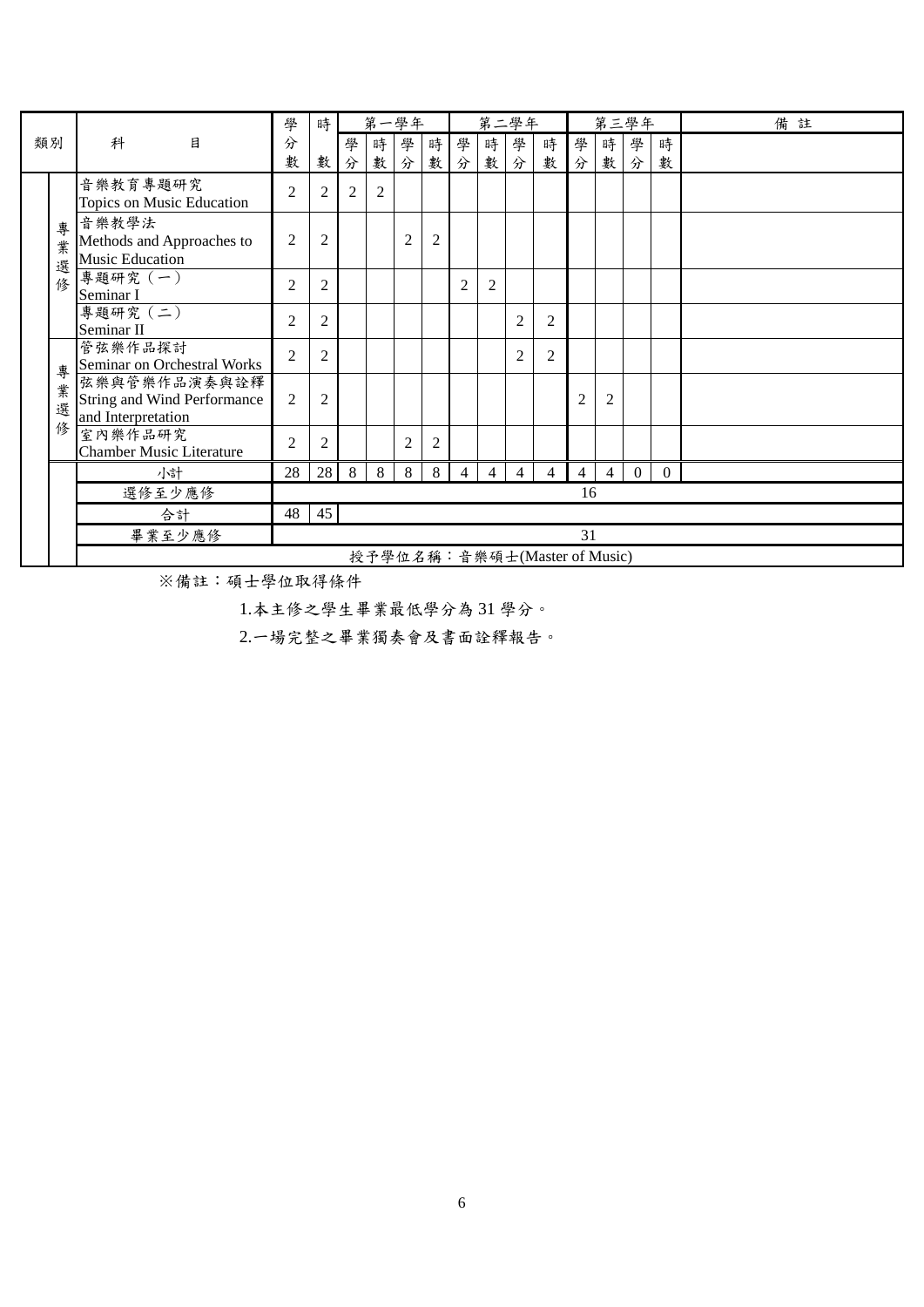# (**107** 學年度入學學生適用)【鋼琴教學組】

民國 106 年 11 月 29 日系課程委員會議通過 民國 106 年 12 月 05 日院課程委員會議通過 民國 106 年 12 月 23 日校課程委員會議通過 民國 107 年 01 月 10 日教務會議通過 民國 107 年 03 月 08 日系課程委員會議修正 民國 107 年 03 月 14 日院課程委員會議修正 民國 107 年 03 月 21 日校課程委員會議修正

民國 107 年 04 月 11 日教務會議修正通過

|             |              |                                                                      | 學              | 時              |                | 第一學年           |                |                |                | 第二學年           |                |                |              | 第三學年         |                |              |                                                                                  |
|-------------|--------------|----------------------------------------------------------------------|----------------|----------------|----------------|----------------|----------------|----------------|----------------|----------------|----------------|----------------|--------------|--------------|----------------|--------------|----------------------------------------------------------------------------------|
|             | 類別           | 科<br>目                                                               | 分              |                | 學              | 時              | 學              | 時              | 學              | 時              | 學              | 時              | 學            | 時            | 學              | 時            | 備註                                                                               |
|             |              |                                                                      | 數              | 數              | 分              | 數              | 分              | 數              | 分              | 數              | 分              | 數              | 分            | 數            | 分              | 數            |                                                                                  |
|             | 校<br>核<br>Š, | 文化創意產業研究<br>Studies in Cultural &<br><b>Creative Industries</b>      | 3              | 3              |                |                |                |                | 3              | 3              |                |                |              |              |                |              | 對開                                                                               |
|             | 選<br>俢<br>科  | 消費者行為研究<br><b>Studies in Consumer</b><br><b>Behavior</b>             | $\overline{2}$ | $\mathfrak{2}$ |                |                |                |                |                |                | $\mathbf{2}$   | $\overline{2}$ |              |              |                |              | 對開                                                                               |
|             | 目            | 小<br>計                                                               | 5              | 5              |                |                |                |                | 3              | $\mathfrak{Z}$ | $\mathfrak{2}$ | $\overline{2}$ |              |              |                |              |                                                                                  |
|             |              | 主修<br>Major                                                          | 6              | 6              | $\mathbf{1}$   | $\mathbf{1}$   | 1              | $\mathbf{1}$   | $\mathbf{1}$   | 1              | 1              | -1             | $\mathbf{1}$ | $\mathbf{1}$ | $\mathbf{1}$   | $\mathbf{1}$ | 第三學年第二學期主修成績以畢業<br>音樂會之成績計算                                                      |
|             |              | 研究方法與論文寫作<br><b>Research Method</b>                                  | $\overline{2}$ | $\mathfrak{2}$ | $\overline{2}$ | $\mathbf{2}$   |                |                |                |                |                |                |              |              |                |              |                                                                                  |
|             |              | 音樂文獻目錄學<br>Bibliography                                              | $\overline{2}$ | $\overline{2}$ |                |                | $\overline{2}$ | $\overline{2}$ |                |                |                |                |              |              |                |              |                                                                                  |
| 必<br>俢<br>科 | 專<br>業<br>必  | 室內樂作品演奏與詮釋<br><b>Chamber Music Performance</b><br>and Interpretation | $\overline{2}$ | $\overline{2}$ | $\overline{2}$ | $\overline{2}$ |                |                |                |                |                |                |              |              |                |              |                                                                                  |
| 目           | 修            | 論文<br>Thesis                                                         | 3              | $\Omega$       |                |                |                |                |                |                |                |                | $\ast$       | $\ast$       | $\overline{3}$ | $\theta$     | 1.個別指導<br>2. 論文:<br>(1)畢業音樂會(至少六十分鐘之獨<br>奏音樂會)<br>(2)書面詮釋報告<br>3.28 學分以上始可提畢業音樂會 |
|             |              | 計<br>小                                                               | 15             | 12             | $\overline{5}$ | 5              | $\overline{3}$ | $\mathfrak{Z}$ | $\mathbf{1}$   | $\mathbf{1}$   | $\mathbf{1}$   | $\overline{1}$ | $\mathbf{1}$ | $\mathbf{1}$ | $\overline{4}$ | $\mathbf{1}$ |                                                                                  |
|             | 理<br>論<br>領  | 現代音樂風格與技巧<br>Contemporary Music<br><b>Styles and Techniques</b>      | $\overline{2}$ | $\overline{2}$ | $\overline{2}$ | $\overline{2}$ |                |                |                |                |                |                |              |              |                |              | 左列課程至少選一                                                                         |
|             | 域            | 賢克分析法<br>Schenkerian Analysis                                        | $\overline{2}$ | $\mathfrak{2}$ |                |                | $\mathfrak{D}$ | $\overline{c}$ |                |                |                |                |              |              |                |              |                                                                                  |
| 選           |              | 西方早期音樂專題研究<br>Seminar on Early Music                                 | $\overline{2}$ | $\overline{2}$ | $\overline{2}$ | $\overline{c}$ |                |                |                |                |                |                |              |              |                |              |                                                                                  |
| 修<br>科      | 音            | 巴洛克音樂專題研究<br>Seminar on Baroque Music                                | $\overline{2}$ | $\overline{2}$ | $\overline{2}$ | $\overline{2}$ |                |                |                |                |                |                |              |              |                |              |                                                                                  |
| 目           |              | 樂古典時期音樂專題研究<br>史 Seminar on Classical Music                          | $\overline{2}$ | $\overline{2}$ |                |                | $\overline{2}$ | $\overline{c}$ |                |                |                |                |              |              |                |              | 左列課程至少選二                                                                         |
|             | 領            | 浪漫時期音樂專題研究<br>域 Seminar on Romantic Music                            | $\overline{2}$ | $\sqrt{2}$     |                |                |                |                | $\overline{c}$ | $\overline{2}$ |                |                |              |              |                |              |                                                                                  |
|             |              | 二十世紀音樂專題研究<br>Seminar on 20th-Century<br>Music                       | $\overline{2}$ | $\overline{2}$ |                |                |                |                |                |                |                |                | 2            | 2            |                |              |                                                                                  |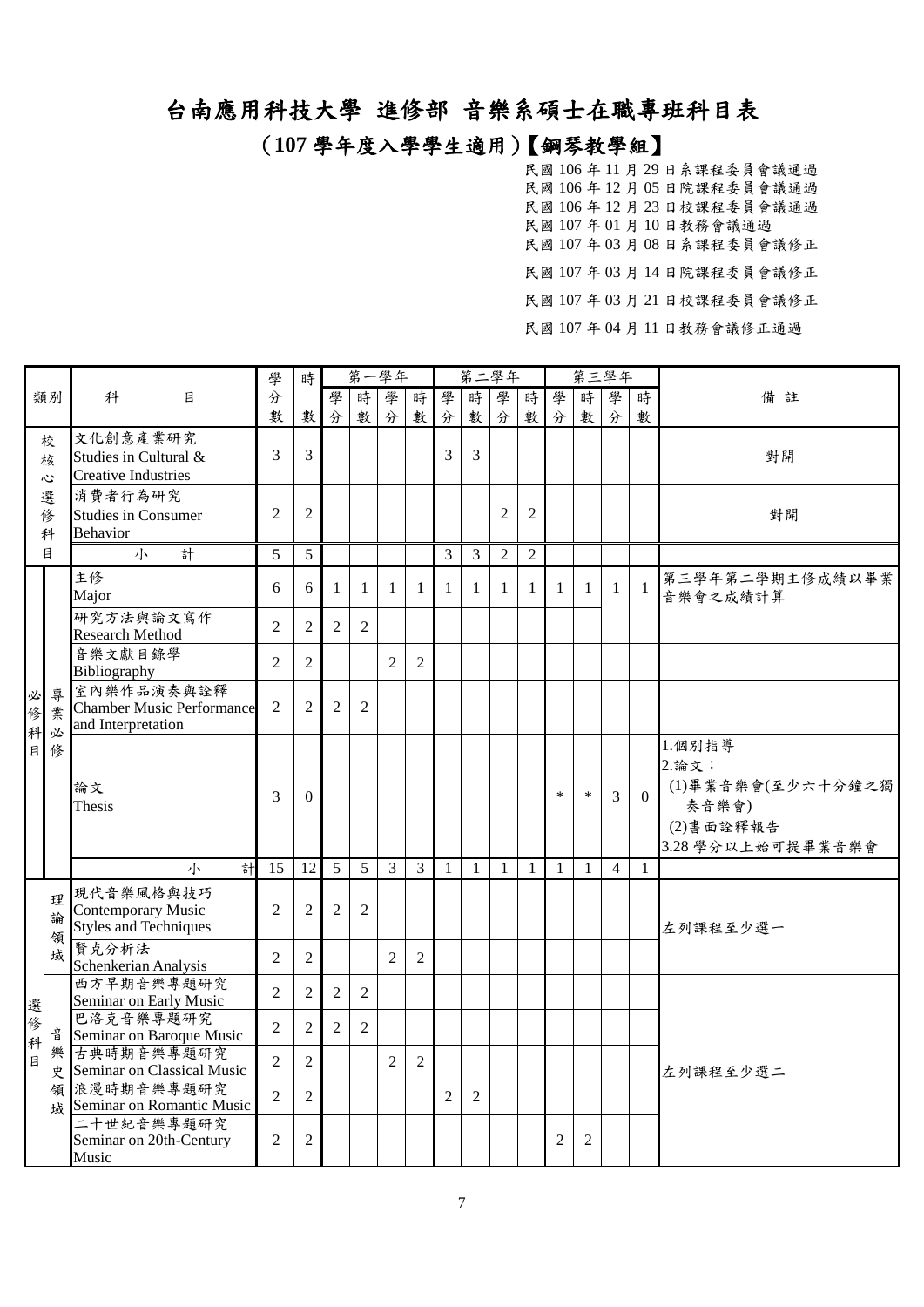| 類      |                                                            | 學              | 時              |                | 第一學年                         |                |                |                | 第二學年           |                |                |                | 第三學年           |                |                | 備註      |
|--------|------------------------------------------------------------|----------------|----------------|----------------|------------------------------|----------------|----------------|----------------|----------------|----------------|----------------|----------------|----------------|----------------|----------------|---------|
| 別      | 科<br>日                                                     | 分              |                | 學              | 時                            | 學              | 時              | 學              | 時              | 學              | 時              | 學              | 時              | 學              | 時              |         |
|        |                                                            | 數              | 數              | 分              | 數                            | 分              | 數              | 分              | 數              | 分              | 數              | 分              | 數              | 分              | 數              |         |
|        | 音樂教育專題研究<br>Topics on Music Education                      | $\overline{2}$ | 2              | $\mathfrak{D}$ | 2                            |                |                |                |                |                |                |                |                |                |                |         |
| 音<br>樂 | 音樂教學法<br>Methods and Approaches to                         | $\overline{2}$ | $\overline{2}$ |                |                              | 2              | $\overline{2}$ |                |                |                |                |                |                |                |                | 鋼琴教學組必選 |
|        | 教 Music Education                                          |                |                |                |                              |                |                |                |                |                |                |                |                |                |                |         |
| 育<br>領 | 音樂教學文獻與曲目<br>Music Teaching Literature and<br>域 Repertoive | $\overline{2}$ | $\overline{2}$ |                |                              |                |                | $\overline{2}$ | $\overline{2}$ |                |                |                |                |                |                | 鋼琴教學組必選 |
|        | 實習教學<br><b>Supervised Teaching</b>                         | $\overline{2}$ | $\overline{2}$ |                |                              |                |                |                |                |                |                | 2              | $\overline{2}$ |                |                | 鋼琴教學組必選 |
| 專<br>業 | 專題研究 (一)<br>Seminar I                                      | $\mathfrak{D}$ | $\overline{2}$ |                |                              |                |                | $\overline{2}$ | $\overline{2}$ |                |                |                |                |                |                |         |
| 選<br>俢 | 專題研究 (二)<br>Seminar II                                     | $\overline{2}$ | $\overline{2}$ |                |                              |                |                |                |                | $\overline{2}$ | $\overline{2}$ |                |                |                |                |         |
|        | 巴哈鋼琴作品研究<br>Piano Music of J. S. Bach                      | 2              | $\overline{2}$ |                |                              |                |                |                |                | $\overline{2}$ | $\overline{2}$ |                |                |                |                |         |
|        | 莫札特鋼琴協奏曲研究<br>Piano Concertos of W.A.<br>Mozart            | 2              | 2              |                |                              |                |                | 2              | $\mathfrak{2}$ |                |                |                |                |                |                |         |
| 專      | 貝多芬鋼琴奏鳴曲研究<br>Piano Sonatas of L. v.<br>Beethoven          | $\overline{2}$ | $\overline{2}$ | $\overline{2}$ | 2                            |                |                |                |                |                |                |                |                |                |                |         |
| 業      | 蕭邦鋼琴作品研究<br>選 Piano Music of F. Chopin                     | 2              | $\overline{2}$ |                |                              |                |                |                |                |                |                | $\mathfrak{D}$ | 2              |                |                |         |
| 俢      | 舒曼鋼琴作品研究<br>Piano Music of R. Schumann                     | $\overline{2}$ | $\overline{2}$ |                |                              | 2              | $\overline{2}$ |                |                |                |                |                |                |                |                |         |
|        | 二十世紀鋼琴作品研究<br>Seminar on 20th-Century<br>Piano Music       | $\overline{2}$ | $\overline{2}$ |                |                              |                |                |                |                | $\overline{2}$ | $\overline{2}$ |                |                |                |                |         |
|        | 鋼琴變奏曲研究<br>Piano Variations                                | $\overline{2}$ | $\overline{2}$ |                |                              | 2              | 2              |                |                |                |                |                |                |                |                |         |
|        | 室內樂作品研究<br><b>Chamber Music Literature</b>                 | 2              | $\overline{2}$ |                |                              | $\overline{2}$ | $\overline{2}$ |                |                |                |                |                |                |                |                |         |
|        | 小計                                                         | 42             | 42             |                | $10 \mid 10$                 | 12             | 12             | 8              | 8              | 6              | 6              | 6              | 6              | $\overline{0}$ | $\overline{0}$ |         |
|        | 選修至少應修                                                     |                |                |                |                              |                |                |                |                |                |                | 16             |                |                |                |         |
|        | 合計                                                         | 62             | 59             |                |                              |                |                |                |                |                |                |                |                |                |                |         |
|        | 畢業至少應修                                                     |                |                |                |                              |                |                |                |                |                |                | 31             |                |                |                |         |
|        |                                                            |                |                |                | 授予學位名稱:音樂碩士(Master of Music) |                |                |                |                |                |                |                |                |                |                |         |

※備註:碩士學位取得條件 1.本主修之學生畢業最低學分為 31 學分。

2.論文或一場演講音樂會暨書面詮釋報告。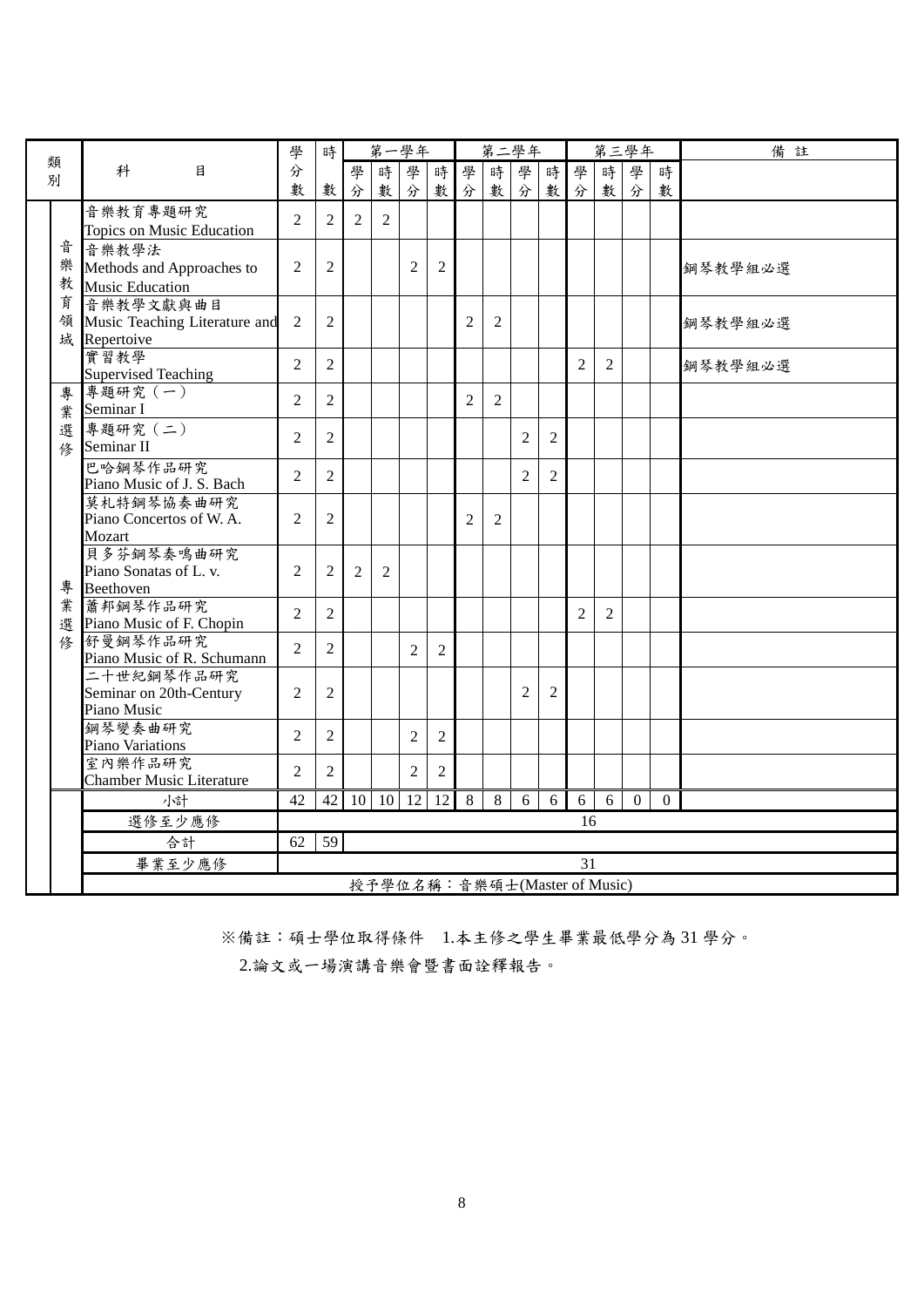(**107** 學年度入學學生適用)【指揮組】

|                |             |                                                                        | 學              | 時                |                | 第一學年           |                |                |                | 第二學年           |                |                |              | 第三學年         |                |              |                                                                                |
|----------------|-------------|------------------------------------------------------------------------|----------------|------------------|----------------|----------------|----------------|----------------|----------------|----------------|----------------|----------------|--------------|--------------|----------------|--------------|--------------------------------------------------------------------------------|
|                | 類別          | 科<br>目                                                                 | 分              |                  | 學              | 時              | 學              | 時              | 學              | 時              | 學              | 時              | 學            | 時            | 學              | 時            | 備註                                                                             |
|                |             |                                                                        | 數              | 數                | 分              | 數              | 分              | 數              | 分              | 數              | 分              | 數              | 分            | 數            | 分              | 數            |                                                                                |
|                | 校<br>核<br>心 | 文化創意產業研究<br>Studies in Cultural &<br><b>Creative Industries</b>        | 3              | 3                |                |                |                |                | 3              | 3              |                |                |              |              |                |              | 對開                                                                             |
|                | 選<br>俢<br>科 | 消費者行為研究<br><b>Studies in Consumer</b><br><b>Behavior</b>               | $\overline{2}$ | $\overline{2}$   |                |                |                |                |                |                | $\overline{2}$ | $\overline{2}$ |              |              |                |              | 對開                                                                             |
|                | 目           | 小<br>計                                                                 | 5              | 5                |                |                |                |                | $\overline{3}$ | $\overline{3}$ | $\overline{2}$ | $\overline{2}$ |              |              |                |              |                                                                                |
|                |             | 主修<br>Major                                                            | 6              | 6                | 1              | $\mathbf{1}$   | $\mathbf{1}$   | 1              | $\mathbf{1}$   | $\mathbf{1}$   | $\mathbf{1}$   | $\mathbf{1}$   | $\mathbf{1}$ | $\mathbf{1}$ | $\mathbf{1}$   | $\mathbf{1}$ | 第三學年第二學期主修成績以畢業<br>音樂會之成績計算                                                    |
|                |             | 研究方法與論文寫作<br><b>Research Method</b>                                    | $\overline{2}$ | $\overline{2}$   | $\overline{2}$ | $\overline{2}$ |                |                |                |                |                |                |              |              |                |              |                                                                                |
|                |             | 音樂文獻目錄學<br>Bibliography                                                | $\overline{2}$ | $\overline{2}$   |                |                | $\overline{2}$ | $\overline{2}$ |                |                |                |                |              |              |                |              |                                                                                |
| 必<br>俢<br>科    | 專<br>業<br>必 | 室內樂作品演奏與詮釋<br><b>Chamber Music Performance</b><br>and Interpretation   | 2              | $\overline{2}$   | 2              | 2              |                |                |                |                |                |                |              |              |                |              |                                                                                |
|                | 目修          | 論文<br>Thesis                                                           | 3              | $\boldsymbol{0}$ |                |                |                |                |                |                |                |                | $\ast$       | $\ast$       | $\overline{3}$ | $\Omega$     | 1.個別指導<br>2.論文:<br>(1)畢業音樂會(至少六十分鐘之獨<br>奏音樂會)<br>(2)書面詮釋報告<br>3.28學分以上始可提畢業音樂會 |
|                |             | 計<br>小                                                                 | 15             | 12               | $\overline{3}$ | $\overline{3}$ | 5              | 5 <sup>5</sup> | $\mathbf{1}$   | $\mathbf{1}$   | $\mathbf{1}$   | 1              | $\mathbf{1}$ | $\mathbf{1}$ | $\overline{4}$ | $\mathbf{1}$ |                                                                                |
|                | 理<br>論<br>領 | 現代音樂風格與技巧<br><b>Contemporary Music</b><br><b>Styles and Techniques</b> | $\overline{2}$ | $\mathfrak{2}$   | $\overline{2}$ | $\overline{2}$ |                |                |                |                |                |                |              |              |                |              | 左列課程至少選一                                                                       |
|                | 域           | 賢克分析法<br>Schenkerian Analysis                                          | $\overline{2}$ | $\mathbf{2}$     |                |                | $\overline{2}$ | $\overline{c}$ |                |                |                |                |              |              |                |              |                                                                                |
| 選              |             | 西方早期音樂專題研究<br>Seminar on Early Music                                   | $\overline{2}$ | $\overline{2}$   | $\overline{2}$ | $\overline{2}$ |                |                |                |                |                |                |              |              |                |              |                                                                                |
| 俢<br>科         | 音           | 巴洛克音樂專題研究<br>Seminar on Baroque Music                                  | $\overline{2}$ | $\overline{2}$   | $\overline{2}$ | $\overline{2}$ |                |                |                |                |                |                |              |              |                |              |                                                                                |
| $\overline{B}$ | 樂           | 古典時期音樂專題研究<br>史 Seminar on Classical Music                             | $\overline{2}$ | $\overline{2}$   |                |                | $\overline{2}$ | $\overline{2}$ |                |                |                |                |              |              |                |              | 左列課程至少選二                                                                       |
|                |             | 領浪漫時期音樂專題研究<br>域 Seminar on Romantic Music                             | $\overline{2}$ | $\overline{2}$   |                |                |                |                | $\overline{2}$ | $\overline{2}$ |                |                |              |              |                |              |                                                                                |
|                |             | 二十世紀音樂專題研究<br>Seminar on 20th-Century<br>Music                         | 2              | $\overline{2}$   |                |                |                |                |                |                |                |                | 2            | 2            |                |              |                                                                                |